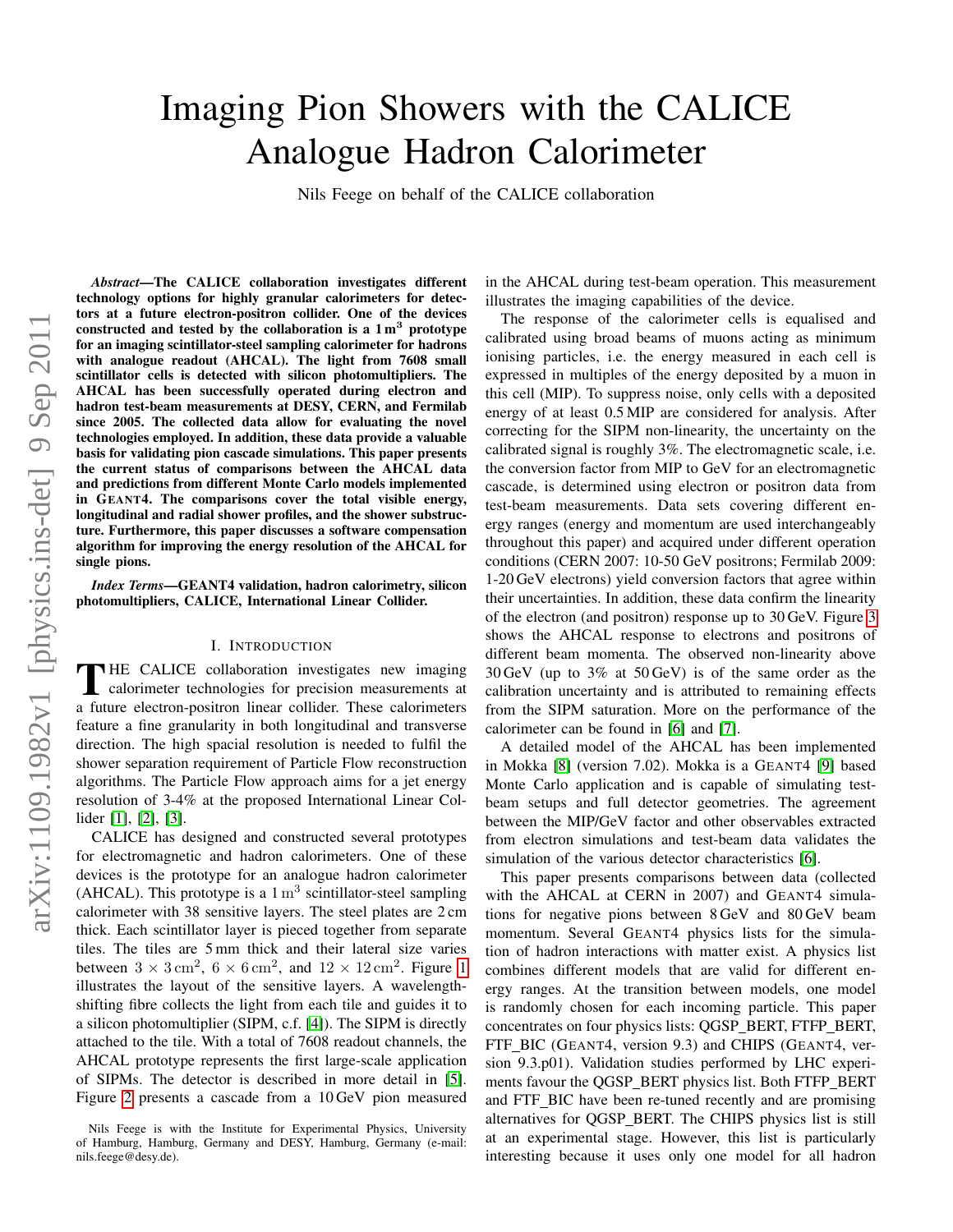

<span id="page-1-0"></span>Fig. 1. The 38 scintillator layers of the AHCAL prototype. Each layer is 5 mm thick and is pieced together from 216 tiles measuring  $3 \times 3 \text{ cm}^2$ ,  $6 \times 6$  cm<sup>2</sup>, or  $12 \times 12$  cm<sup>2</sup>.



<span id="page-1-1"></span>Fig. 2. Measurement of the energy deposited by a 10 GeV negative pion in the AHCAL. The primary ionisation track, the location of the first inelastic pion-nucleus interaction and the development of the hadronic cascade are visible.

energies. Table [I](#page-1-3) summarises the models used by these physics lists for simulating pions of different energies. A more detailed description of the physics lists and the individual models is given in [\[10\]](#page-4-9).

## II. CALORIMETER RESPONSE TO PIONS

Figure [4](#page-2-0) presents the ratio between the mean visible energy for negative pions from simulation and measurements for beam energies between 8 GeV and 80 GeV [\[10\]](#page-4-9). The predictions made by the CHIPS physics list show an energy independent overestimation of roughly 8%. This overestimation is expected, because the low energy neutron cross-sections are not yet properly implemented in CHIPS. For the composite physics lists, the agreement between predictions and data depends on



<span id="page-1-2"></span>Fig. 3. Mean reconstructed electron (Fermilab) and positron (CERN) energies at different beam momenta. The data confirm a linear response (indicated by the dashed line) up to 30 GeV. The non-linearity above 30 GeV is of the same order as the calibration uncertainty (3% at 50 GeV).

TABLE I COMPOSITION OF GEANT4 PHYSICS LISTS.

<span id="page-1-3"></span>

| Physics list | Model (for $\pi^{\pm}$ )           | Energy range         |
|--------------|------------------------------------|----------------------|
| QGSP_BERT    | Bertini cascade (BERT)             | $< 9.9$ GeV          |
|              | Low-energy parametrisation (LEP)   | $9.5$ GeV $-25$ GeV  |
|              | Quark-gluon string model (QGSP)    | $>12$ GeV            |
| FTFP BERT    | Bertini cascade (BERT)             | $\leq 5$ GeV         |
|              | Fritiof string model (FTFP)        | >4 GeV               |
| FTF BIC      | Binary cascade (BIC)               | $< 5 \,\mathrm{GeV}$ |
|              | Fritiof string model (FTF)         | >4 GeV               |
| <b>CHIPS</b> | Chiral-invariant phase space model | >0 GeV               |

physics lists agree with data within 2% at 8 GeV and overestimate the detector response by 6% at 80 GeV. Between 8 GeV and 25 GeV, QGSP\_BERT shows a dip, which is attributed to the use of the LEP model as stopgap in this energy range. The FTF\_BIC physics list underestimates the visible energy by 4% at 8 GeV (Binary cascade and FTF) and gives 4% too high energy deposition at 80 GeV (FTF dominates the description of the first hard interaction).

#### III. TOPOLOGY OF PION CASCADES

Exploiting the high granularity of the AHCAL allows for determining the position of the first hard interaction of hadrons in the calorimeter [\[11\]](#page-4-10). According to Monte Carlo studies, the uncertainty of the algorithm applied for this determination is  $\pm 1$  calorimeter layer (1 layer  $\approx 3$  cm) in about 74% of the events. The information on the position of the first interaction is used to investigate the average longitudinal shower profile relative to this point. Figure [5](#page-2-1) presents a longitudinal shower profile relative to the calorimeter front face (filled histogram) and a longitudinal shower profile realtive to the first interaction point (open histogram). The latter profile looks shorter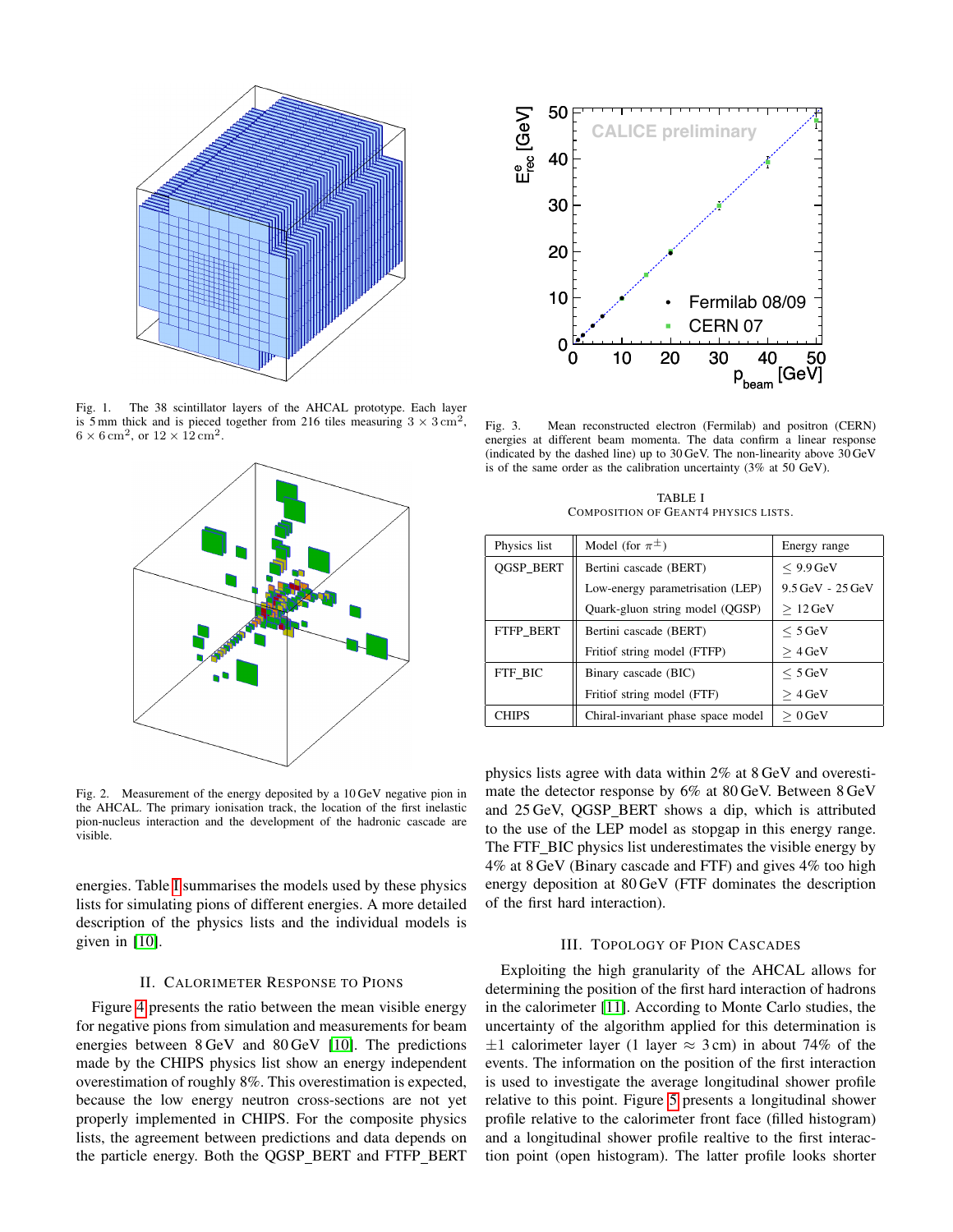

<span id="page-2-0"></span>Fig. 4. Ratio between the mean visible energy in the AHCAL from simulations and from data for negative pions at different beam energies. For all physics lists except for CHIPS, this ratio depends on the pion energy.



<span id="page-2-1"></span>Fig. 5. Longitudinal shower profile for negative pions (45 GeV) relative to the calorimeter front (filled histogram) and relative to the first inelastic interaction (open histogram).

and much more similar to an electromagnetic shower profile because the fluctuations of the shower starting position are removed.

Figure [6a](#page-3-0) shows the longitudinal shower profile relative to the position of the first hard interaction for negative 18 GeV pions in the AHCAL [\[10\]](#page-4-9). Data are displayed as black points on top of the filled histogram from simulation (FTF BIC). The general shapes of these profiles agree. In addition to the profiles, Fig. [6a](#page-3-0) presents the breakdown of the energy contributions from various particles to the shower (electrons, positrons, protons, and mesons). This additional information helps to discuss which physics process contributes most in which phase of the shower development. The overall longitudinal shower shape is dominated by electromagnetic processes (electron and positron contribution to the entire profile). The hadrons only contribute significantly in the very first layers after the first hard interaction. Figure [6b](#page-3-1) shows the ratio between the mean of the longitudinal shower profiles (mean shower depth, centre of gravity along beam axis) from simulation and data. CHIPS overestimates the shower depth at energies below 80 GeV. The other physics lists underestimate the shower depth for all energies presented.

Figure [7a](#page-3-2) presents the radial shower profile for negative pions (18 GeV) in the AHCAL for data (black points) and simulation (FTF\_BIC physics list, filled histogram). The overall shapes of the profiles agree. Figure [7b](#page-3-3) shows the ratio between the mean of the radial shower profiles (mean shower radius) from simulation and data. Except for QGSP BERT below 10 GeV, all physics lists predict narrower showers than observed in data. CHIPS gives the best prediction of the shower radius.

### IV. TRACK MULTIPLICITY

The high granularity of the CALICE AHCAL provides the capability for identifying track segments from secondary hadrons produced within hadron showers [\[12\]](#page-4-11). A simple tracking algorithm allows for finding tracks created by minimum ionising particles in the cascade. The algorithm relies on isolated hits and works on a layer-by-layer basis. The maximum angle  $\theta$  between the beam direction and the reconstructed tracks is intrinsically limited by the algorithm. For tracks in the  $3 \times 3$  cm<sup>2</sup> tiles, the limit is  $\theta_{3 \times 3} \leq 58^{\circ}$ . For the larger tiles, the limit is correspondingly  $\theta_{6\times6} \leq 72^{\circ}$  and  $\theta_{12\times12} \leq 81^{\circ}$ . The fake track rate of this algorithm is on the level of few per mille.

Figure [8](#page-4-12) shows a typical hadron cascade from a 20 GeV negative pion in the AHCAL. Minimum ionising track segments of the incoming pion and of secondary particles are identified and highlighted in red. The track multiplicity is influenced by the shower topology and especially by the number of secondaries created. The average track multiplicity is shown as a function of the beam energy for data and various simulations in Fig. [9.](#page-4-13) All physics lists predict too small track multiplicities. The physics list predicting values closest to data is QGSP BERT.

#### V. PERFORMANCE AND SOFTWARE COMPENSATION

Hadron cascades consist of an electromagnetic and a hadronic component. The electromagnetic part originates from neutral pions and eta mesons created in inelastic hadronnucleus collisions. These mesons decay practically instantaneously into two photons, which give rise to electromagnetic cascades. Other hadrons involved in the cascade deposit part of their energy as invisible energy in the form of nuclear binding energy, nuclear recoil, or neutrinos. The AHCAL is a non-compensating calorimeter, i.e. the AHCAL response to the hadronic component of a pion cascade is smaller than the response to the electromagnetic component. The average electromagnetic fraction of a hadronic cascade increases with the momentum of the incident particle. The electromagnetic fraction and the invisible energy fluctuate strongly from one event to another. These two effects lead to a non-linear detector response to pions and degrade the detector resolution. Software compensation algorithms can be applied to correct for these effects.

Hadron showers with higher energy density (shower energy divided by shower volume) tend to have a larger reconstructed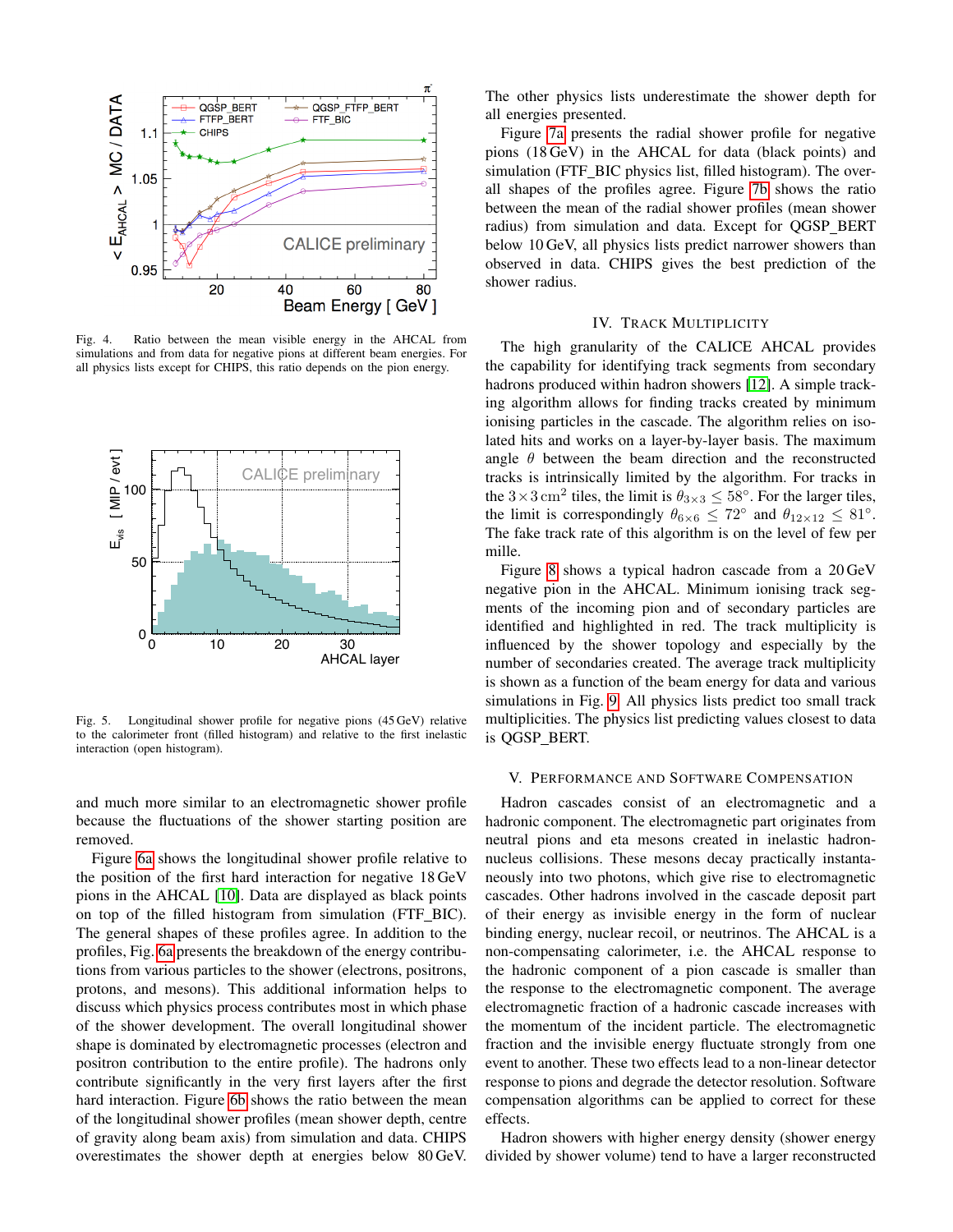

<span id="page-3-1"></span><span id="page-3-0"></span>Fig. 6. (a) Longitudinal shower profile relative to the first interaction for negative pions (18 GeV) in the AHCAL for data (black points) and simulation (FTF BIC physics list, filled histogram). The error bars include only the statistical uncertainty and the uncertainty introduced by the determination of the first inelastic scattering. The breakdown of the energy contribution from various particles in the shower (electrons, positrons, protons, and mesons) is shown. (b) Ratio between the mean of the longitudinal shower profiles (centre of gravity along beam axis) from simulation and data. CHIPS overestimates the shower depth, while the other physics lists behave opposite.



<span id="page-3-2"></span>Fig. 7. (a) Radial shower profile for negative pions (18 GeV) in the AHCAL for data (black points) and simulation (FTF BIC physics list, filled histogram). (b) Ratio between the mean of the radial shower profiles (mean shower radius) from simulation and data. CHIPS gives the best prediction of the shower radius.

energy than showers with a smaller energy density for the same particle momentum. A clustering algorithm allows to select only energy depositions belonging to the actual hadron cascade and to exclude noise signals. Because of the high energy density in purely electromagnetic showers, a high energy density in a hadron shower is attributed to a large electromagnetic fraction, i.e. the cluster energy density gives an estimate of the electromagnetic fraction inside a cascade.

Weights for the visible energy deposited by hadrons are extracted from Monte Carlo simulations based on the cluster density and the cluster energy. Applying individual energy weights (depending on both the intially measured cluster energy and the cluster density) to each pion event in the detector yields a significant improvement of the pion linearity and energy resolution. Figure [10](#page-5-0) shows the linearity before (filled circles) and after (open circles) applying this software compensation technique. The AHCAL response is <span id="page-3-3"></span>normalised to the response to 15 GeV pions. The weights are extracted from simulations using the FTF BIC physics list. Figure [11](#page-5-1) shows the AHCAL energy resolution for single pions before (filled circles) and after (open circles) applying software compensation. The compensation algorithm reduces software compensation. The compensation algorithm reduces the stochastic term  $(a/\sqrt{E})$  of the resolution by about 15%. Further information on the software compensation technique presented in this paper is given in [\[13\]](#page-4-14). Studies of more sophisitcated software compensation algorithms are ongoing.

## VI. CONCLUSIONS

The CALICE collaboration has successfully built and operated an imaging calorimeter with analogue readout for hadrons. The pion data recorded with this detector allow for in-depth studies of the properties of hadronic cascades and the validation of Monte Carlo models with an unprecedented level of detail. With this highly granular calorimeter, it is possible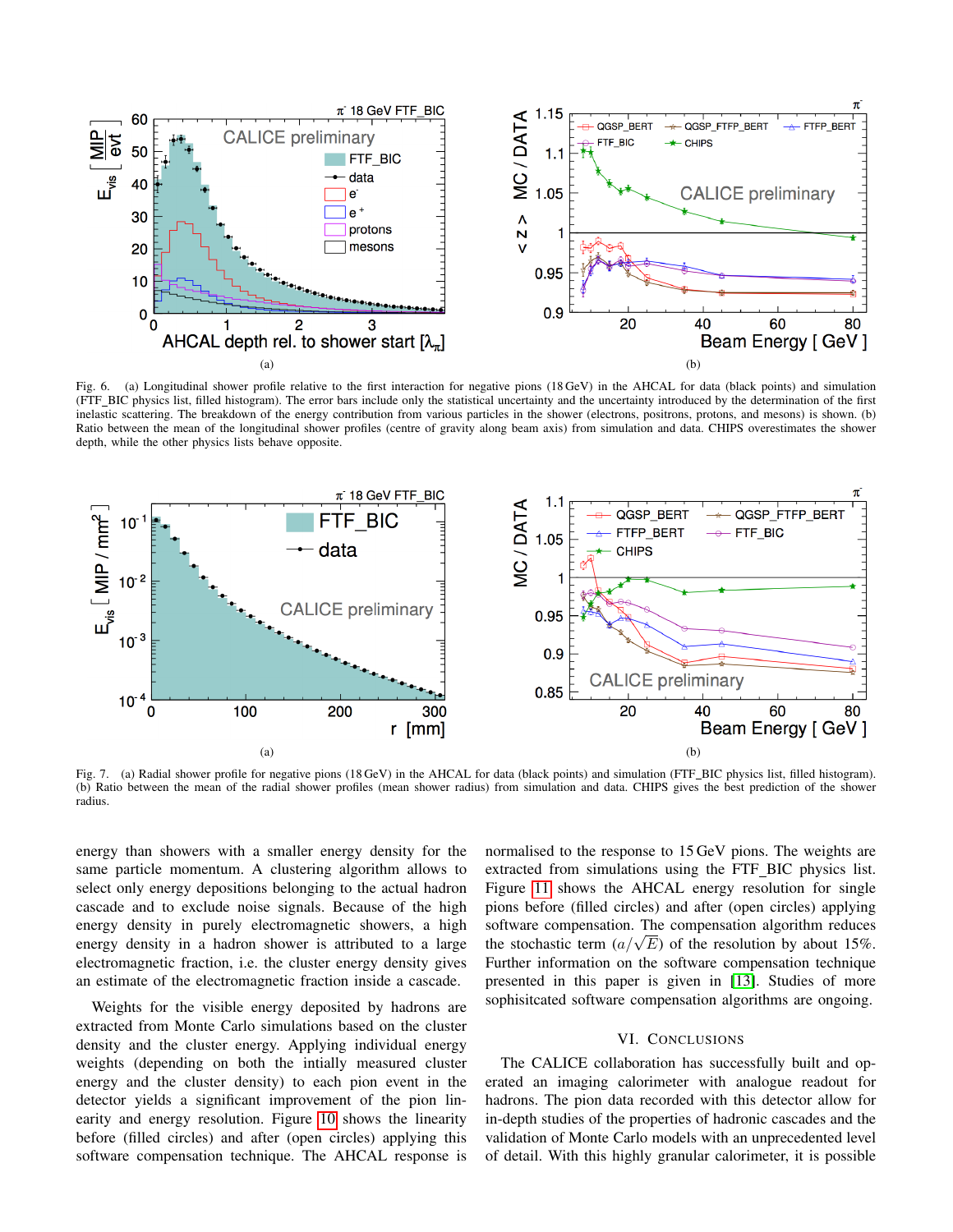to to determine the position of the first hard interaction, to investigate detailed shower profiles, and to measure the track multiplicity. The negative pion data presented in this paper cover the energy range from 8 GeV to 80 GeV. The analysis of pion data for lower energies down to 1 GeV is ongoing.

The QGSP\_BERT physics list shows a strong effect from the transition to the LEP parameterisation in the energy region between 9 GeV and 25 GeV. The effects from model transitions are reduced in the FTF-based physics lists (FTFP BERT and FTF BIC). For the observables presented in this paper, these physics lists yield the best overall performance with predictions agreeing with data within 5-10%. The CHIPS physics list is promising since it has no transition between different models, but this model is still in a testing phase and requires further development.

The application of a simple software compensation algorithm to test-beam data improves the AHCAL energy resolution for single pions by 15%.

#### **REFERENCES**

- <span id="page-4-0"></span>[1] J.-C. Brient and H. Videau, "The calorimetry at the future e+ e- linear collider," in *Proc. APS/DPF/DPB Summer Study on the Future of Particle Physics (Snowmass 2001)*, Colorado, USA, Jul. 2001.
- <span id="page-4-1"></span>[2] V. L. Morgunov, "Calorimetry design with energy-flow concept (imaging detector for high-energy physics)," in *Proc. Tenth International Conference Pasadena*, California, USA, Mar. 2002.
- <span id="page-4-2"></span>[3] M. A. Thomson, "Particle Flow Calorimetry and the PandoraPFA Algorithm," *Nucl. Instrum. Meth.*, vol. A611, pp. 25–40, 2009.
- <span id="page-4-3"></span>[4] G. Bondarenko et al., "Limited Geiger-mode microcell silicon photodiode: New results," *Nucl. Instrum. Meth.*, vol. A422, pp. 187–192, 2000.
- <span id="page-4-4"></span>[5] C. Adloff *et al.*, "Construction and Commissioning of the CALICE Analog Hadron Calorimeter Prototype," *JINST*, vol. 5, p. P05004, 2010.
- <span id="page-4-5"></span>[6] ——, "Electromagnetic response of a highly granular hadronic calorimeter," *JINST*, vol. 6, p. P04003, 2011.
- <span id="page-4-6"></span>[7] N. Feege, "Analysis of low-energetic electron and pion data collected with the AHCAL prototype at Fermilab," CALICE analysis note 34, Jun. 2011. [Online]. Available: [https://twiki.cern.ch/twiki/pub/CALICE/](https://twiki.cern.ch/twiki/pub/CALICE/CaliceAnalysisNotes/CAN-034.pdf) [CaliceAnalysisNotes/CAN-034.pdf](https://twiki.cern.ch/twiki/pub/CALICE/CaliceAnalysisNotes/CAN-034.pdf)
- <span id="page-4-7"></span>[8] Mokka - a GEANT4 application to simulate the full ILD geometry. [Online]. Available:<http://polzope.in2p3.fr:8081/MOKKA>
- <span id="page-4-8"></span>[9] S. Agostinelli *et al.*, "GEANT4: A simulation toolkit," *Nucl. Instrum. Meth.*, vol. A506, pp. 250–303, 2003.
- <span id="page-4-9"></span>[10] J. Apostolakis et al., "Validation of GEANT4 hadronic models using CALICE data," Eudet-Memo-2010-15. [Online]. Available: [http:](http://www.eudet.org/e26/e28/e86887/e109012/EUDET-Memo-2010-15.pdf) [//www.eudet.org/e26/e28/e86887/e109012/EUDET-Memo-2010-15.pdf](http://www.eudet.org/e26/e28/e86887/e109012/EUDET-Memo-2010-15.pdf)
- <span id="page-4-10"></span>[11] A. Kaplan, "Pion Showers in the CALICE AHCAL Prototype," CALICE analysis note 26, Nov. 2010. [Online]. Available: [https:](https://twiki.cern.ch/twiki/pub/CALICE/CaliceAnalysisNotes/CAN-026.pdf) [//twiki.cern.ch/twiki/pub/CALICE/CaliceAnalysisNotes/CAN-026.pdf](https://twiki.cern.ch/twiki/pub/CALICE/CaliceAnalysisNotes/CAN-026.pdf)
- <span id="page-4-11"></span>[12] F. Simon and L. Weuste, "Identification of track segments in hadronic showers in the analog hadron calorimeter - algorithm and comparisons to simulations," CALICE analysis note 22, Jul. 2010. [Online]. Available: [https://twiki.cern.ch/twiki/pub/CALICE/](https://twiki.cern.ch/twiki/pub/CALICE/CaliceAnalysisNotes/CAN-022.pdf) [CaliceAnalysisNotes/CAN-022.pdf](https://twiki.cern.ch/twiki/pub/CALICE/CaliceAnalysisNotes/CAN-022.pdf)
- <span id="page-4-14"></span>[13] K. Seidel and F. Simon, "Software Compensation for Hadronic Showers in the CALICE AHCAL and Tail Catcher with Cluster-based Methods," CALICE analysis note 21, Apr. 2010. [Online]. Available: [https:](https://twiki.cern.ch/twiki/pub/CALICE/CaliceAnalysisNotes/CAN-021.pdf) [//twiki.cern.ch/twiki/pub/CALICE/CaliceAnalysisNotes/CAN-021.pdf](https://twiki.cern.ch/twiki/pub/CALICE/CaliceAnalysisNotes/CAN-021.pdf)



<span id="page-4-12"></span>Fig. 8. Energy deposited by a 20 GeV pion shower in the AHCAL. The signals identified as track segments are highlighted in red.



<span id="page-4-13"></span>Fig. 9. Average track multiplicity at different beam energies extracted from data and predicted by several physics lists.